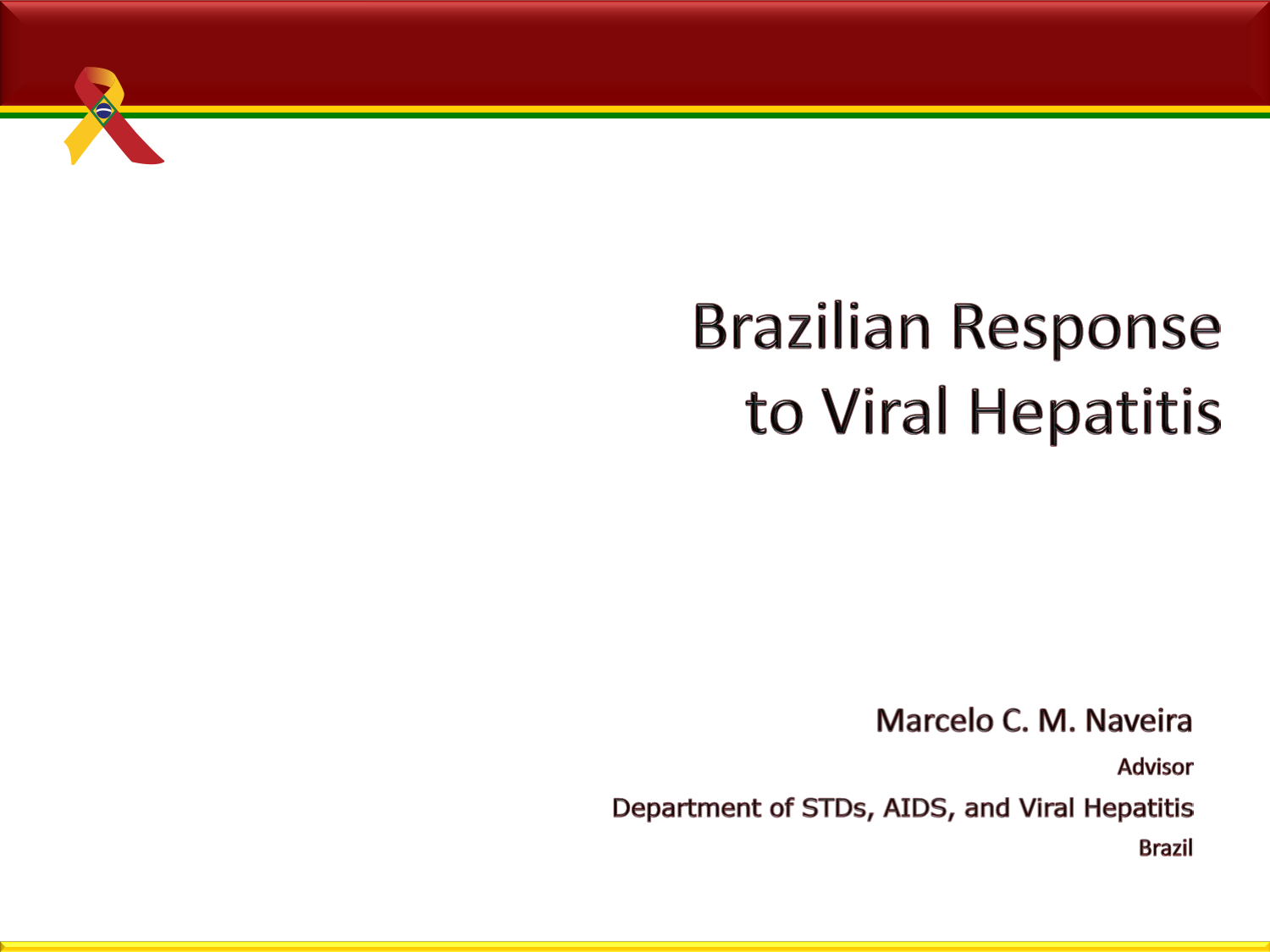#### **CONFLICTS OF INTERESTS**



 $\checkmark$  No competing interests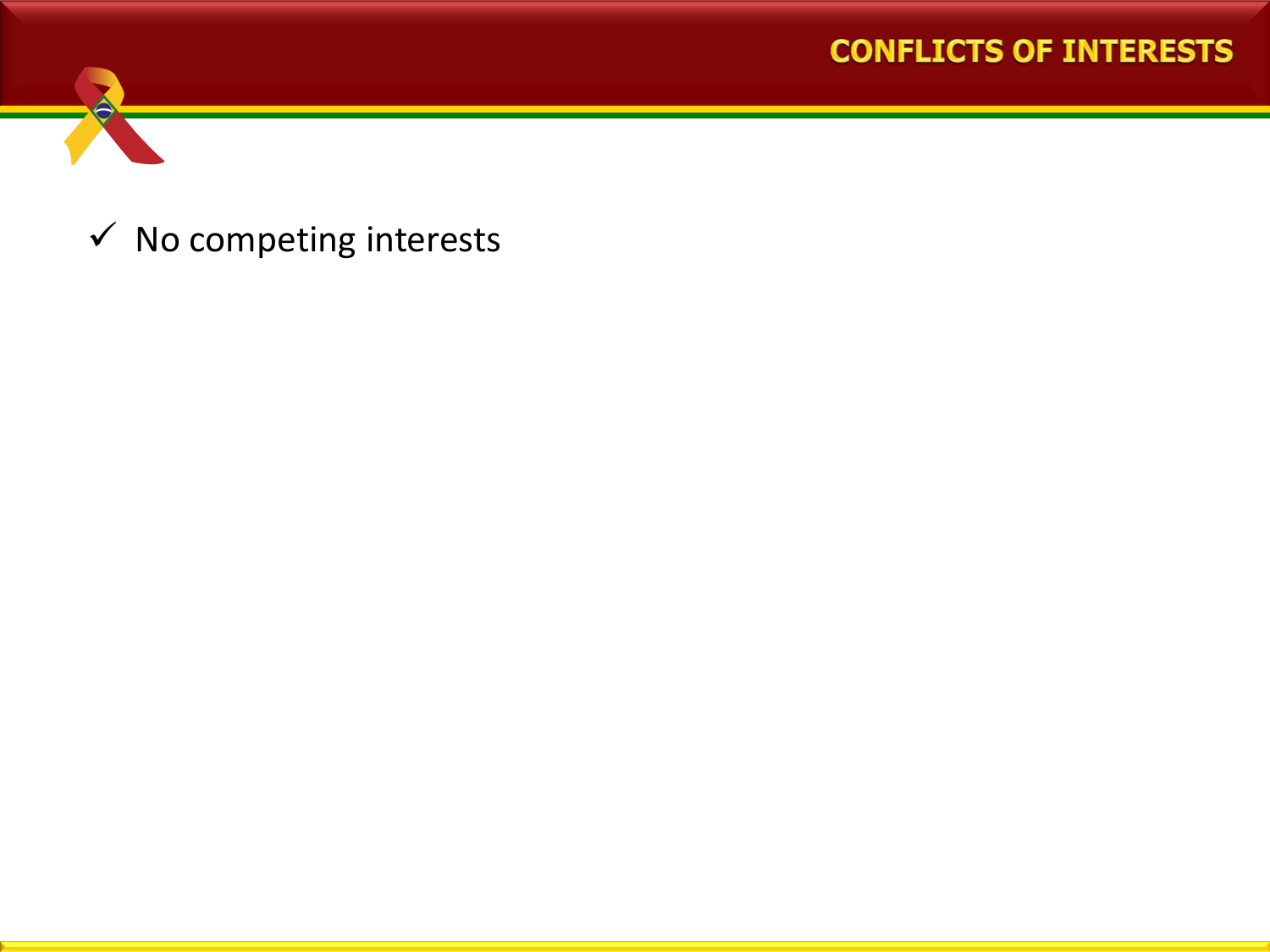

- $\triangleright$  Absence of disease
- $\triangleright$  Complete physical, mental and social wellbeing
- $\triangleright$  Fundamental Human Right
- $\checkmark$  1988 Constitution (Brazil)
	- "A saúde é direito de todos e dever do Estado"
	- $\triangleright$  "Health care is a right of all and an obligation of the State"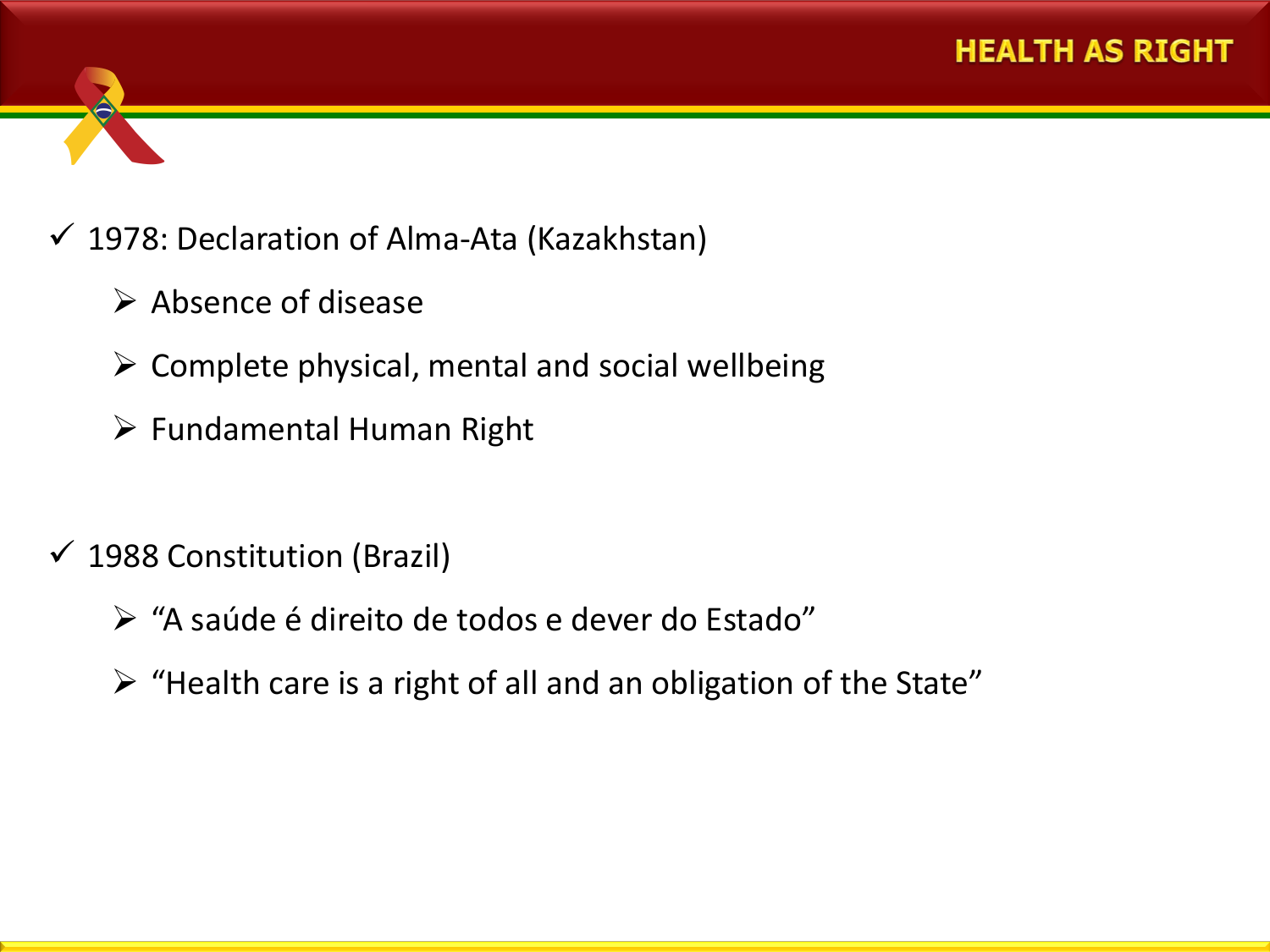

- Preventable
- $\checkmark$  High burden
- $\checkmark$  Worldwide (170 million)
- $\checkmark$  1996: What is the situation in Brazil?
	- $\triangleright$  Hep A: Sanitary conditions, food & water
	- $\triangleright$  Hep B: Vaccine
		- Indigenous populations
		- Hepatitis D in the Amazon
	- $\triangleright$  Hep C: ?
		- PWID, CSW, Recipients of blood products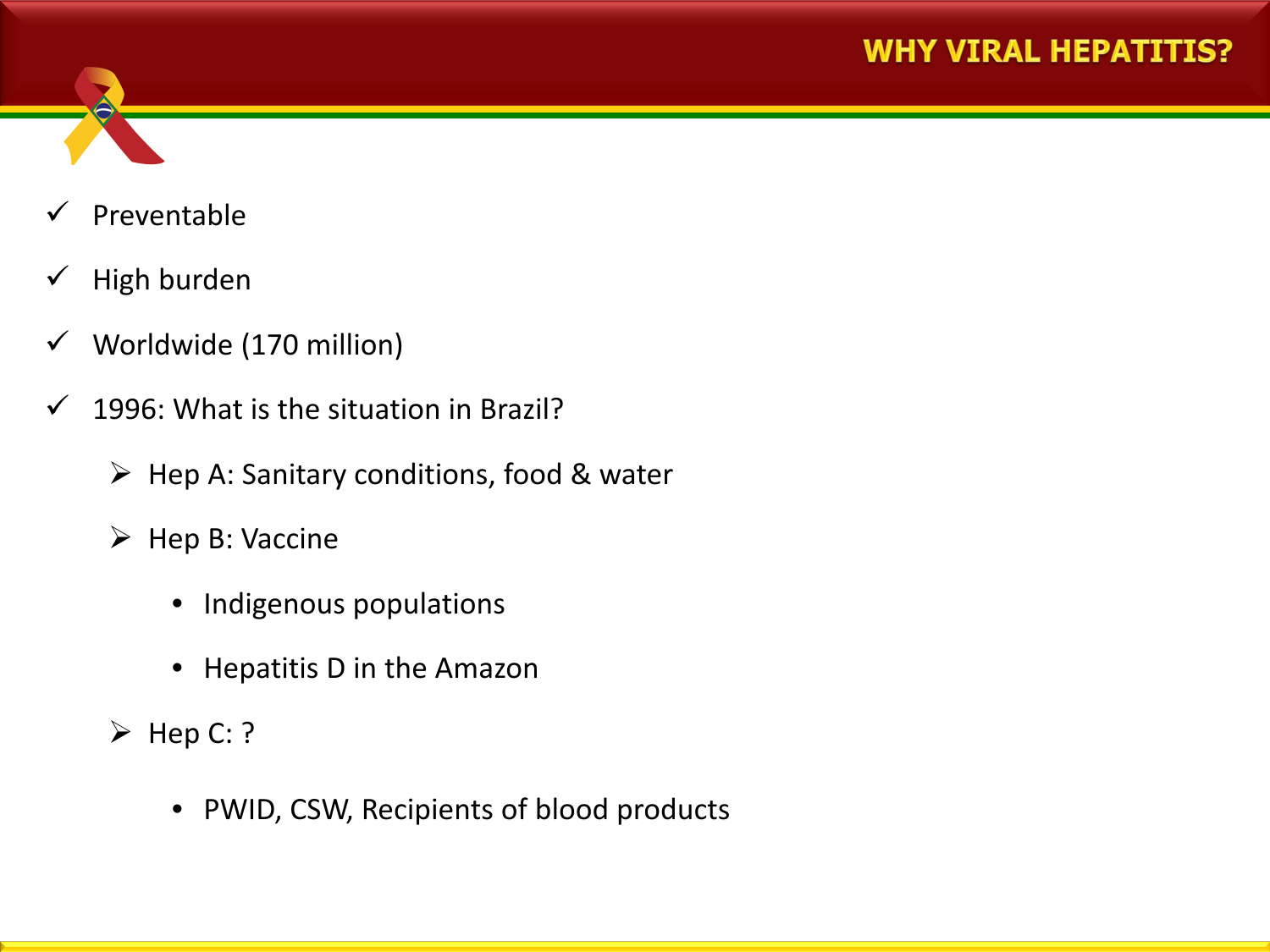

#### Data:

- $\triangleright$  Compulsory Notification (1996, 2003)
- Secure immunization, coverage and treatment
	- $\geq 1990-92$ : higher risk, endemic areas
	- 2003: Ordinance, Social Participation & Prevention
- $\checkmark$  Expand diagnosis
	- $\geq$  2004/05: CTA/HIV Testing centers (>250)
	- $\triangleright$  Decentralized (3 levels): City, State and Union
- Improve Care
	- $\triangleright$  Counseling, Reference, Retainment
	- $\geq$  2002: PNHV (National Program for Viral Hepatitis)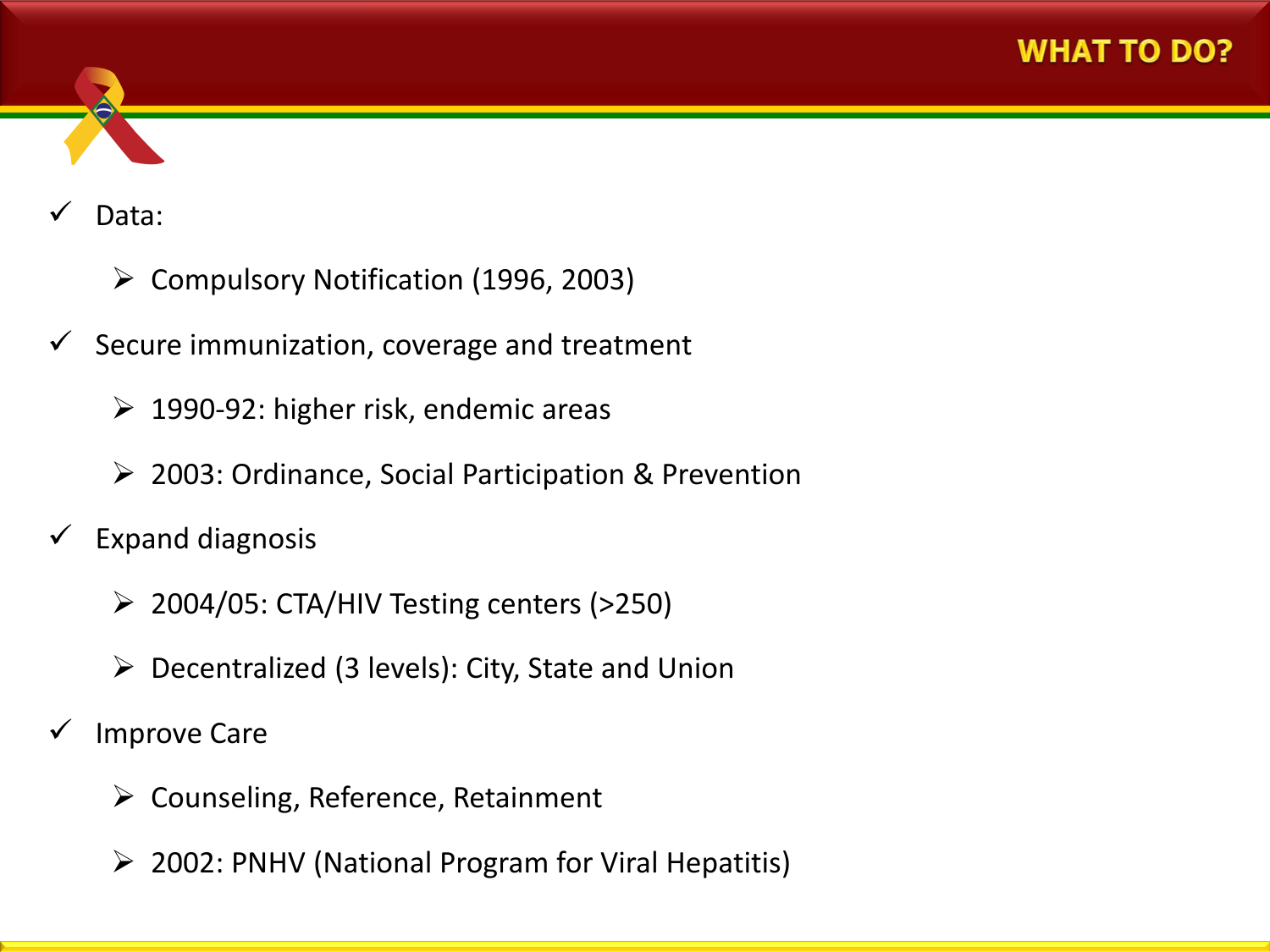

- **2002: PNHV is created (12 years ago)**
- **2003: Ordinance: Universal Access to treatment for Hepatitis B and C**
- **2004/05: Testing for Hepatitis B and C in CTA**
- 2007: **Review** Protocol Hepatitis C
- 2009: PNHV merged to the Department of STI-AIDS, **TDF**, **ADF**, **ETV**; **Review** Protocol Hepatitis B
- 2010: **World Hepatitis Day** (WHA), Seroprevalence survey in major cities
- 2011: Rapid Test, Review Protocol for Hepatitis C, expanded vaccine (20-29 yrs);
- **2012/13: New Protocol for Hepatitis C, Protease Inhibitors, Noninvasive assessment of liver fibrosis, expanded vaccine (49 yrs). September 2013, refinement of the protocol expanding access to anti viral.**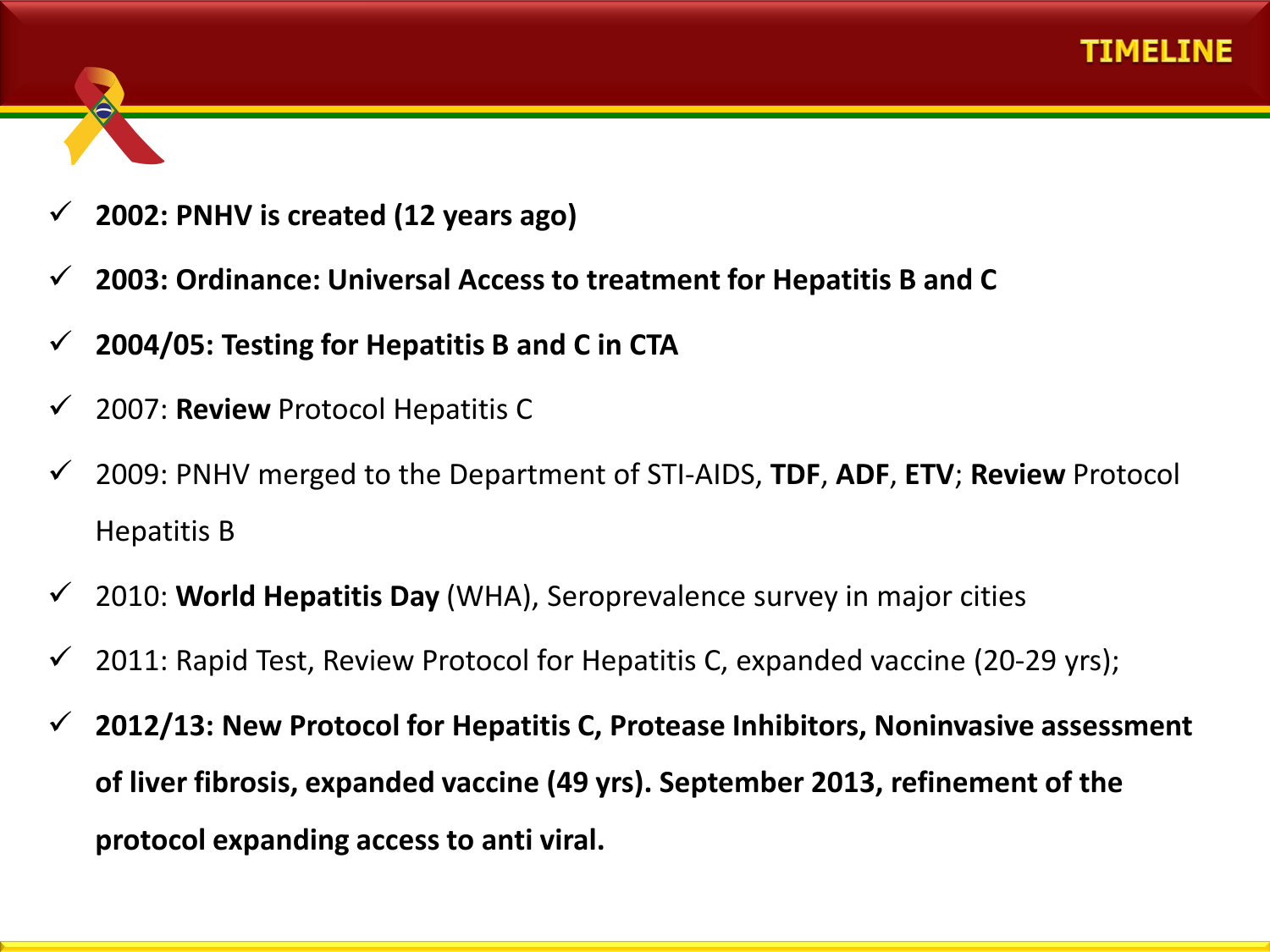

### **Resolution to the 2010 World Health Assembly:**

Sponsored by Brazil to increase awareness to Viral Hepatites worldwide.

#### **Consequences:**

- 1. Creation of the WHO Global Hepatitis Program
- 2. Definition of 28 of July as the World Hepatitis Day
- 3. Increase of commitments from different countries worldwide.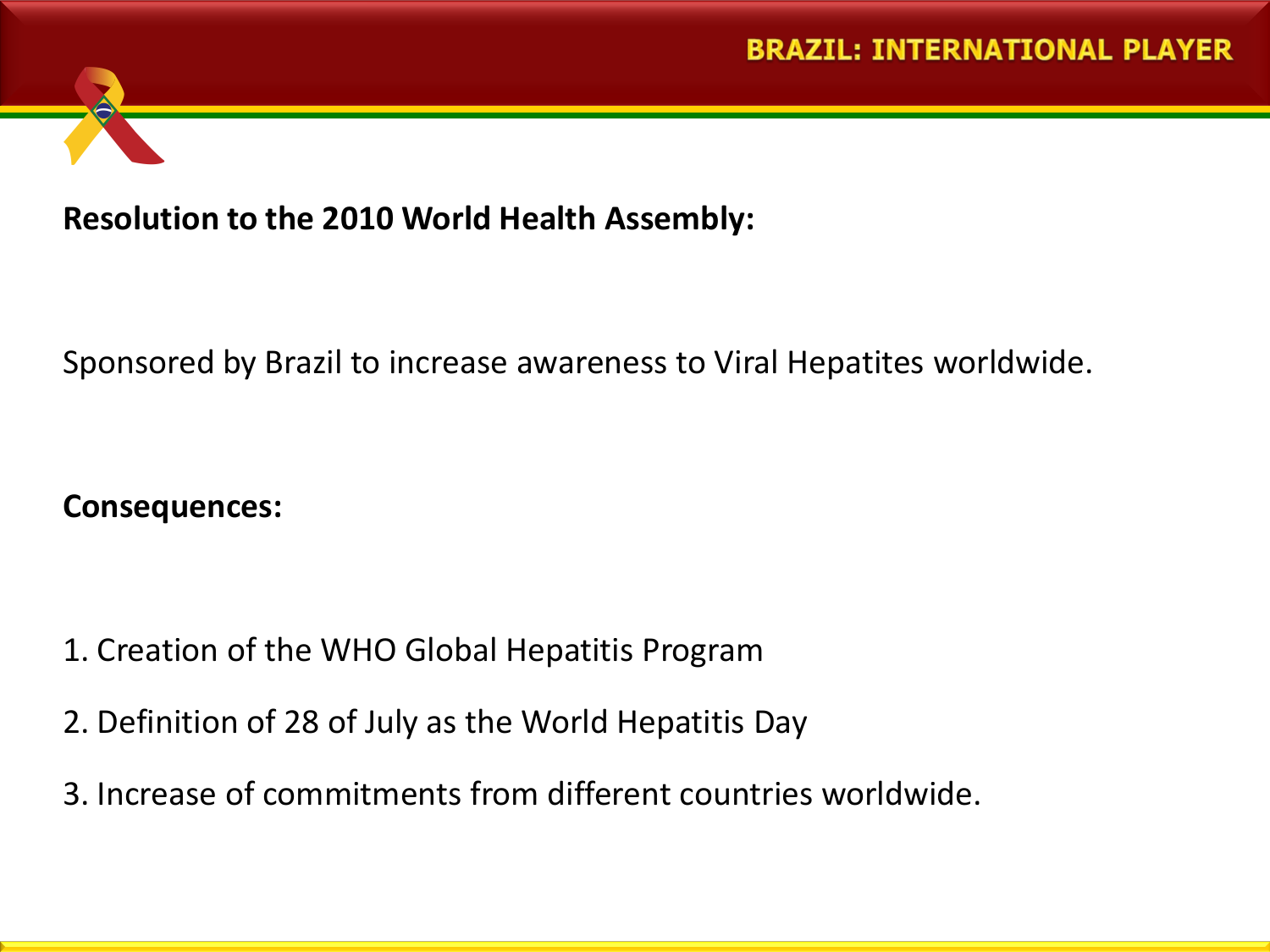



- $\checkmark$  Decentralized Health System
	- $\triangleright$  City, State, Union
- $\checkmark$  The Scientific Community can be a team player

 $\checkmark$  Social Participation is essential to awareness

 $\checkmark$  Hepatites prevention and care as cost effective and avoid burden to the health system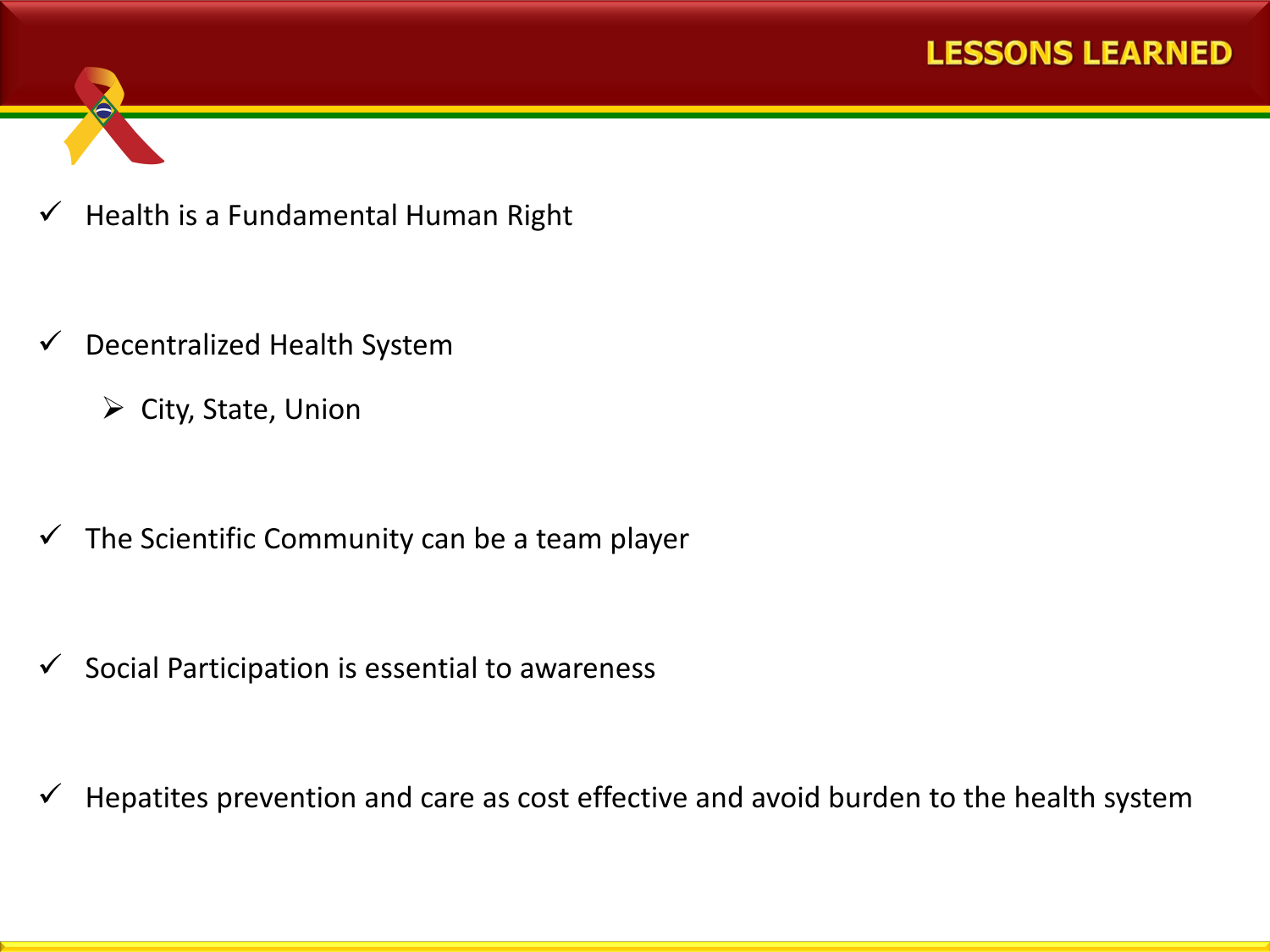- Precise estimation of the size of Hep B and C and its impact in the health system;
- Access to diagnosis and treatment granted;
- Incorporation of new technologies in a cost-affective manner;
- Aspirational Goal of Elimination of Hep C and a free generation of Hep B;
- Hep D in the Amazon;
- Maintenance of the Brazilian Leadership for the Developing World.